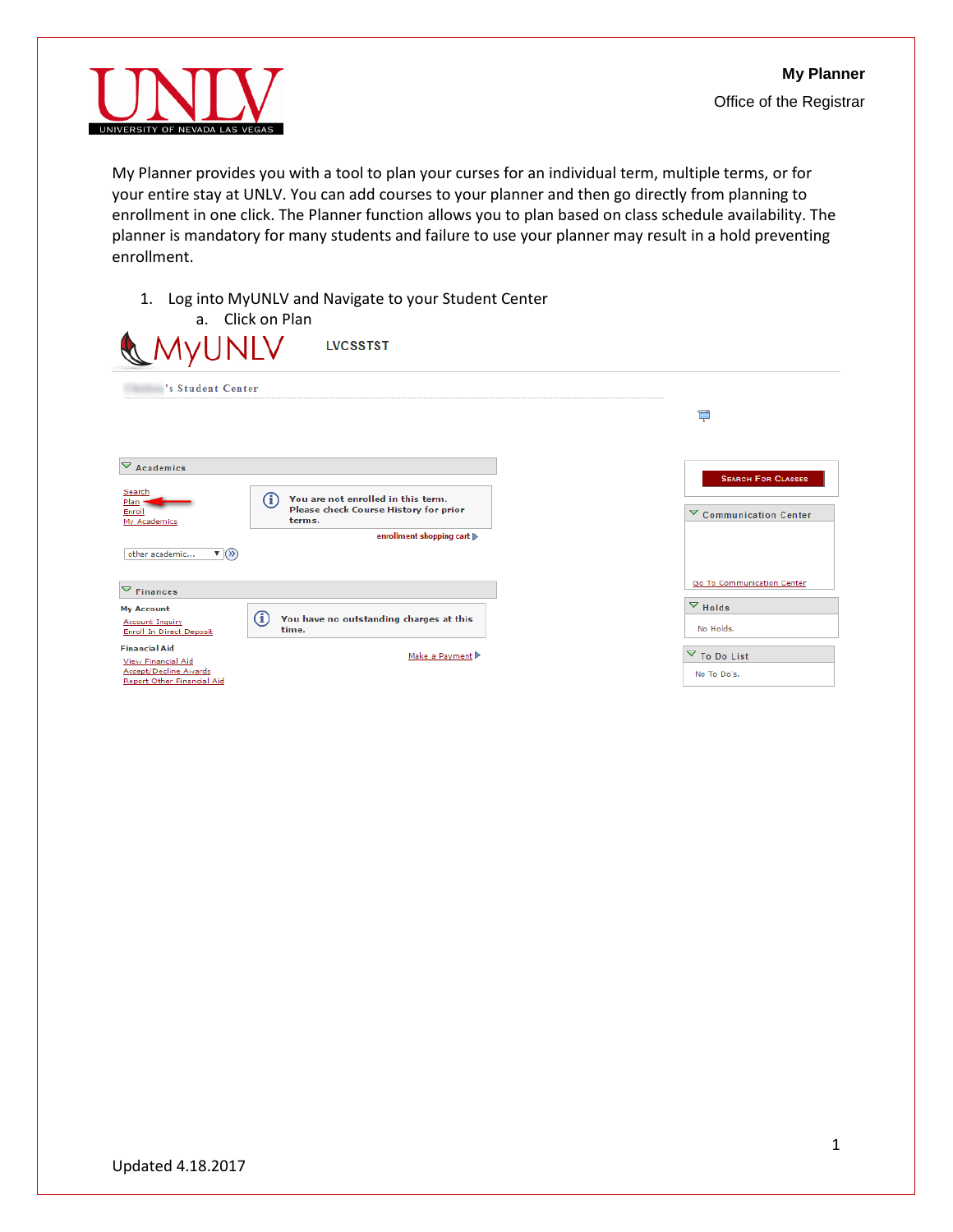

Office of the Registrar

# 2. You can plan by Browsing the Course Catalog or by Your Requirements

|                               |      |                              |        | go to                                                                       |
|-------------------------------|------|------------------------------|--------|-----------------------------------------------------------------------------|
| Search                        | Plan |                              | Enroll | <b>My Academics</b>                                                         |
| my planner                    |      | shopping cart                |        | course history                                                              |
| My Planner                    |      |                              |        |                                                                             |
| Add courses to Planner using: |      | <b>BROWSE COURSE CATALOG</b> |        | <b>PLAN BY MY REQUIREMENTS</b>                                              |
|                               |      |                              |        | Your planner is empty. Use Plan by My Requirements or Search Catalog to add |

Search Plan Enroll My Academics

My Planner Shopping Cart Course History

 $\overline{\mathbf{v}}(\overline{\mathbf{v}})$ go to  $\dots$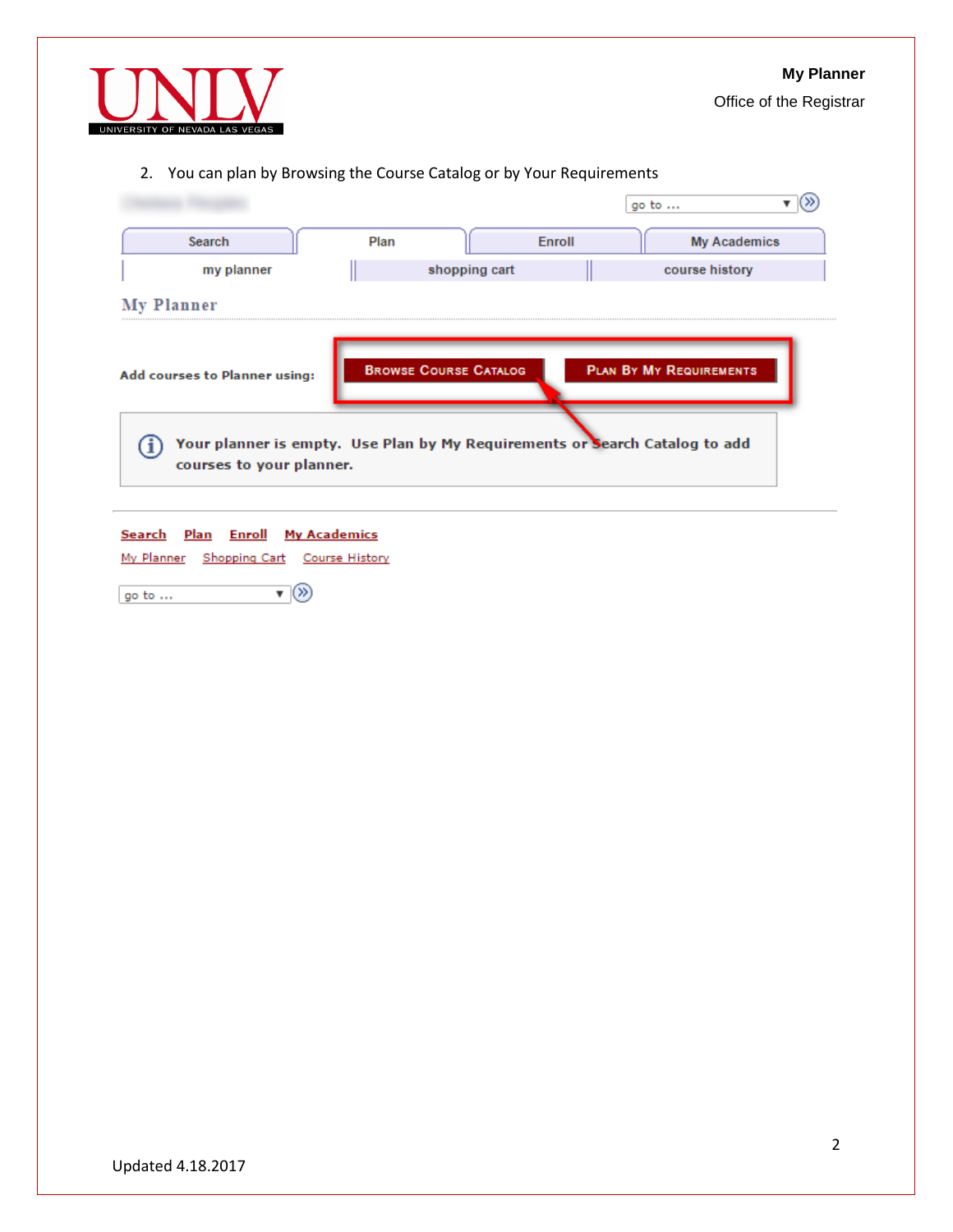

a. If you plan by Browsing the Course Catalog, Select a subject to see the courses offered

### $\triangledown$  PHIL - Philosophy

| <b>Select</b> | Course<br><b>Nbr</b> | Course Title                                          | <b>Typically</b><br>Offered |
|---------------|----------------------|-------------------------------------------------------|-----------------------------|
| $\Box$        | 101                  | Introduction to Philosophy                            |                             |
| $\Box$        | 102                  | Critical Thinking and Reasoning                       |                             |
| $[\ ]$        | 105                  | Evidence and Inductive Reasoning                      |                             |
| □             | 114                  | Introduction to Symbolic Logic                        |                             |
| □             | 115                  | Philosophy of Death and Dying                         |                             |
| □             | 117                  | <u>Indian Philosophy of Mind and Mental</u><br>Health |                             |
| $\Box$        | 124                  | Philosophical Traditions of Asia                      |                             |
| $\Box$        | 130                  | Topics in Philosophy Or Religion                      |                             |
| ∩             | 135                  | Introduction to Ethics                                |                             |
| □             | 203                  | Existentialism                                        |                             |
| □             | 205                  | Science and Religion                                  |                             |
| $\Box$        | 208X                 | Philosophy in Film                                    |                             |
| $\Box$        | 210                  | World Religions                                       |                             |
| $\Box$        | 217                  | Introduction to the Study of Marxism                  |                             |
| ∩             | 225                  | Introduction to Indian Philosophy                     |                             |
| □             | 242                  | Ethics for Engineers and Scientists                   |                             |
| □             | 245                  | Contemporary Moral Issues                             |                             |
| ┓             | 247                  | Philosophy of Feminism                                |                             |

i. Check the box next to the course(s) you would like to add to your Planner

## $\triangledown$  PHIL - Philosophy

| <b>Select</b> | Course<br><b>Nbr</b> | <b>Course Title</b>              | <b>Typically</b><br>Offered |
|---------------|----------------------|----------------------------------|-----------------------------|
|               | 101                  | Introduction to Philosophy       |                             |
|               |                      | Critical Thinking and Reasoning  |                             |
| ✔             | 105                  | Evidence and Inductive Reasoning |                             |
|               | 114                  | Introduction to Symbolic Logic   |                             |
|               |                      |                                  |                             |

ii. Scroll to the bottom and click Add to Planner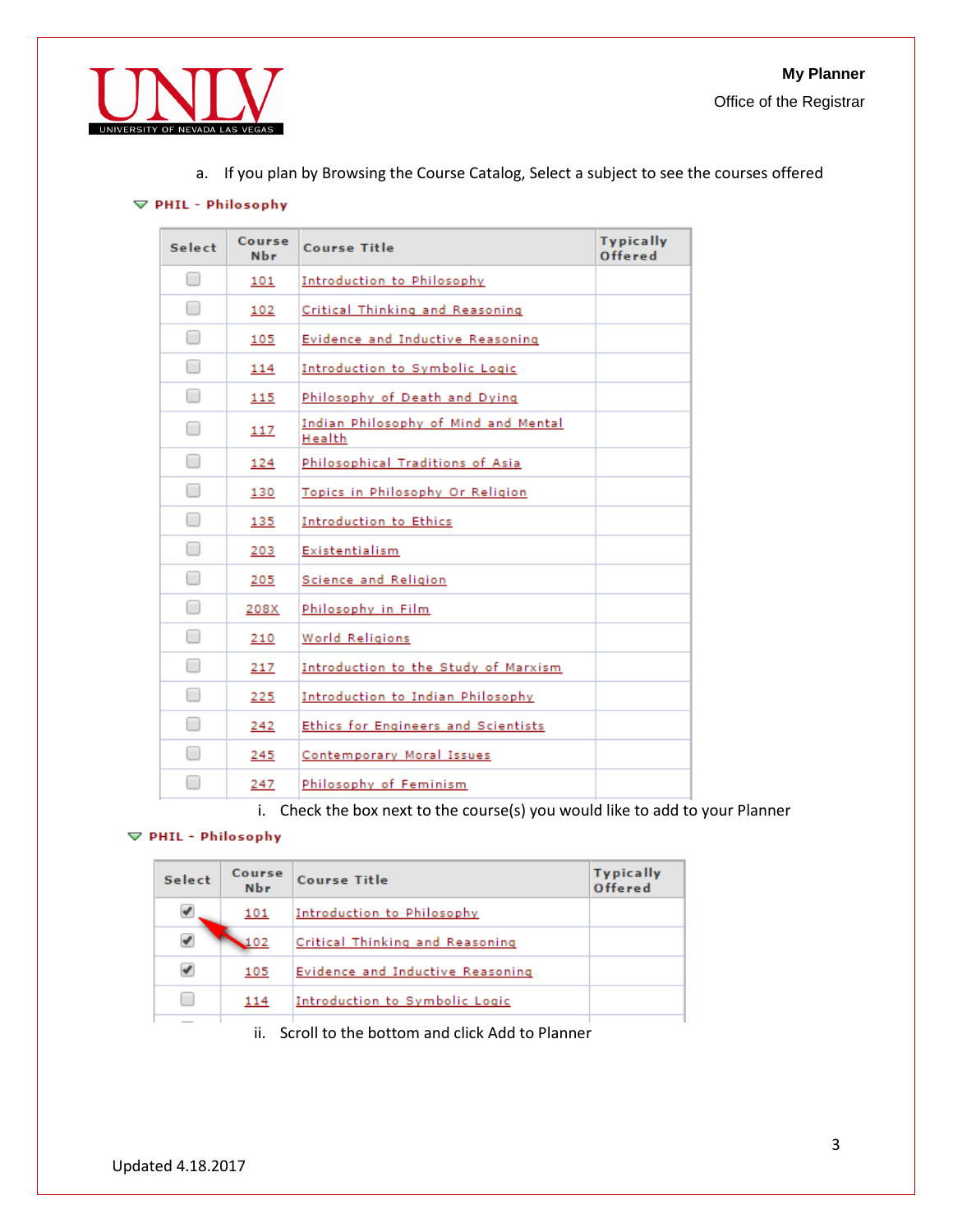

## D PUA - Public Administration

| <b>COLLAPSE ALL</b><br>them                       | <b>EXPAND ALL</b> | iii. From here you can add additional courses from other subjects or go back to<br>your planner where you will assign the courses to the terms you plan to take | <b>ADD TO PLANNER</b> |                     |
|---------------------------------------------------|-------------------|-----------------------------------------------------------------------------------------------------------------------------------------------------------------|-----------------------|---------------------|
| Search                                            | Plan              | Enroll                                                                                                                                                          |                       | <b>My Academics</b> |
| my planner                                        |                   | shopping cart                                                                                                                                                   | course history        |                     |
| <b>My Planner</b><br><b>Browse Course Catalog</b> |                   | <b>Click My Planner or</b><br>select another subject                                                                                                            |                       |                     |
| University of Nevada Las Vegas   Undergraduate    | 1 2 3 4 5 6 7 8 9 | A B C D E F G H I J K L M N O P Q R S T U V W X Y Z                                                                                                             |                       |                     |
| MATH 124 has been added to your Planner.          |                   |                                                                                                                                                                 |                       |                     |
| <b>COLLAPSE ALL</b>                               | <b>EXPAND ALL</b> |                                                                                                                                                                 | <b>ADD TO PLANNER</b> |                     |

Select subject code to display or hide course information.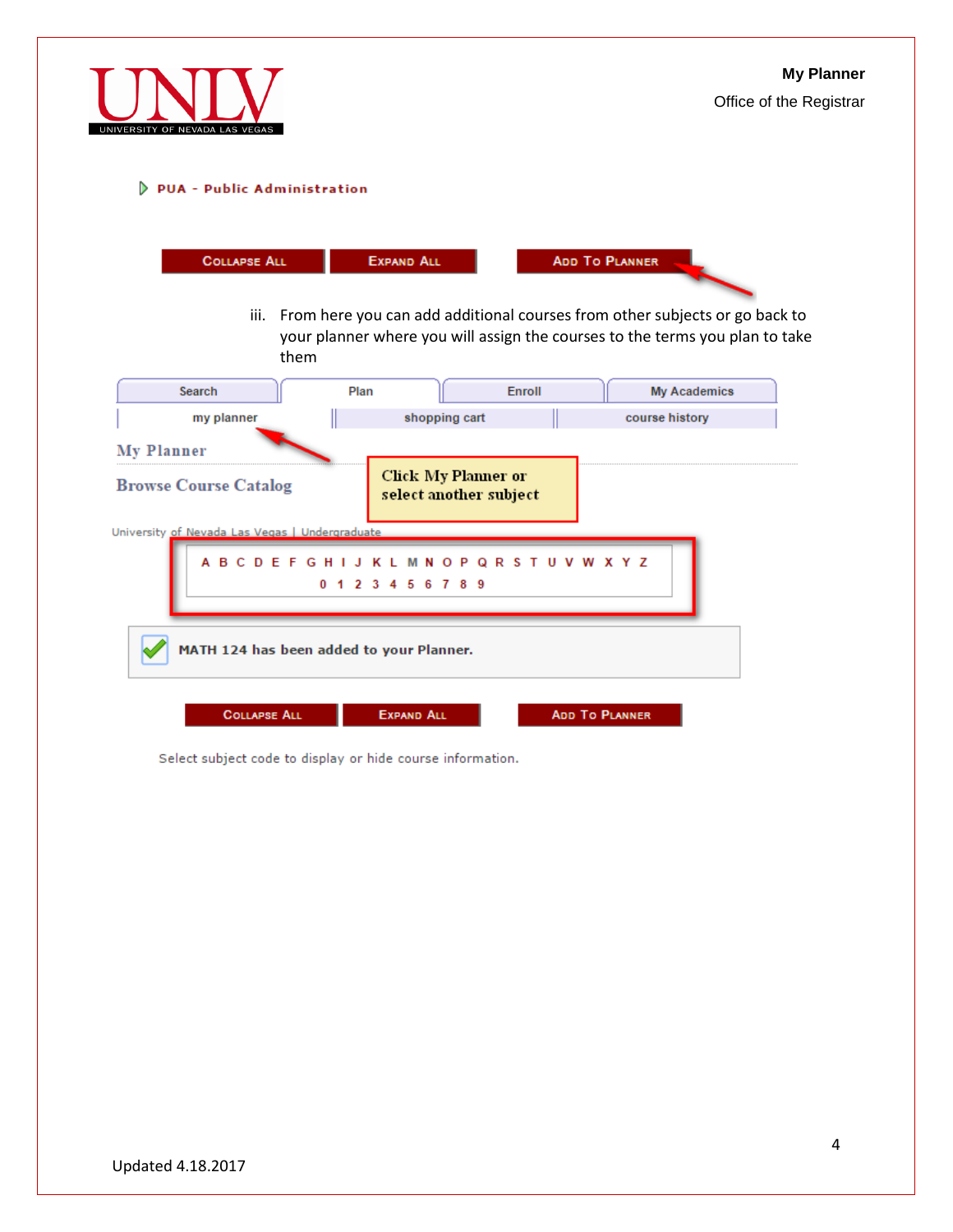



- b. If you are Planning by your requirements will show you which graduation requirements you have yet to satisfy so you can plan when to take those courses
	- i. Click on the link for the course you would like to Add from your requirements

Constitution (R-0030)

Not Satisfied: Complete 1 course of combined US & NV Constitution OR complete 1 course each of US and NV Constitutions.

 $\overline{\triangledown}$  Combined US and NV Constitution course.

**Not Satisfied:** 

- Courses: 1 required, 0 taken, 1 needed

The following courses may be used to satisfy this requirement:

| Course                  | Description                       | Units | When          | Grade Status |                                   |
|-------------------------|-----------------------------------|-------|---------------|--------------|-----------------------------------|
| <b>View Course List</b> | All Courses - Refer to<br>Catalog |       |               |              |                                   |
| <b>HIST 100</b>         | <b>View Course Details</b>        |       |               |              |                                   |
| <b>HIST 100A</b>        | <b>View Course Details</b>        |       |               |              |                                   |
| <b>HIST 100B</b>        | <b>View Course Details</b>        |       |               |              |                                   |
| <b>HON 111</b>          | Themes in Am Civ                  | 3.00  |               |              |                                   |
| <b>HON 112</b>          | <b>Explo Amer Politics</b>        | 3.00  |               |              |                                   |
| $PSC$ 101               | <b>Intro Amer Politics</b>        | 4.00  |               |              |                                   |
|                         |                                   |       | 四<br>View All |              | First $\Box$ 1-7 of 7 $\Box$ Last |

- ii. Click Add to Planner
	- 1. You will return to the Planner once the requirement has been added. You can add additional courses by clicking Return to Plan by My Requirements
	- 2. If you are in a Pre-major you will only be able to plan your pre-major coursework by your requirements. You can plan your major's coursework by using the Browse by Course Catalog option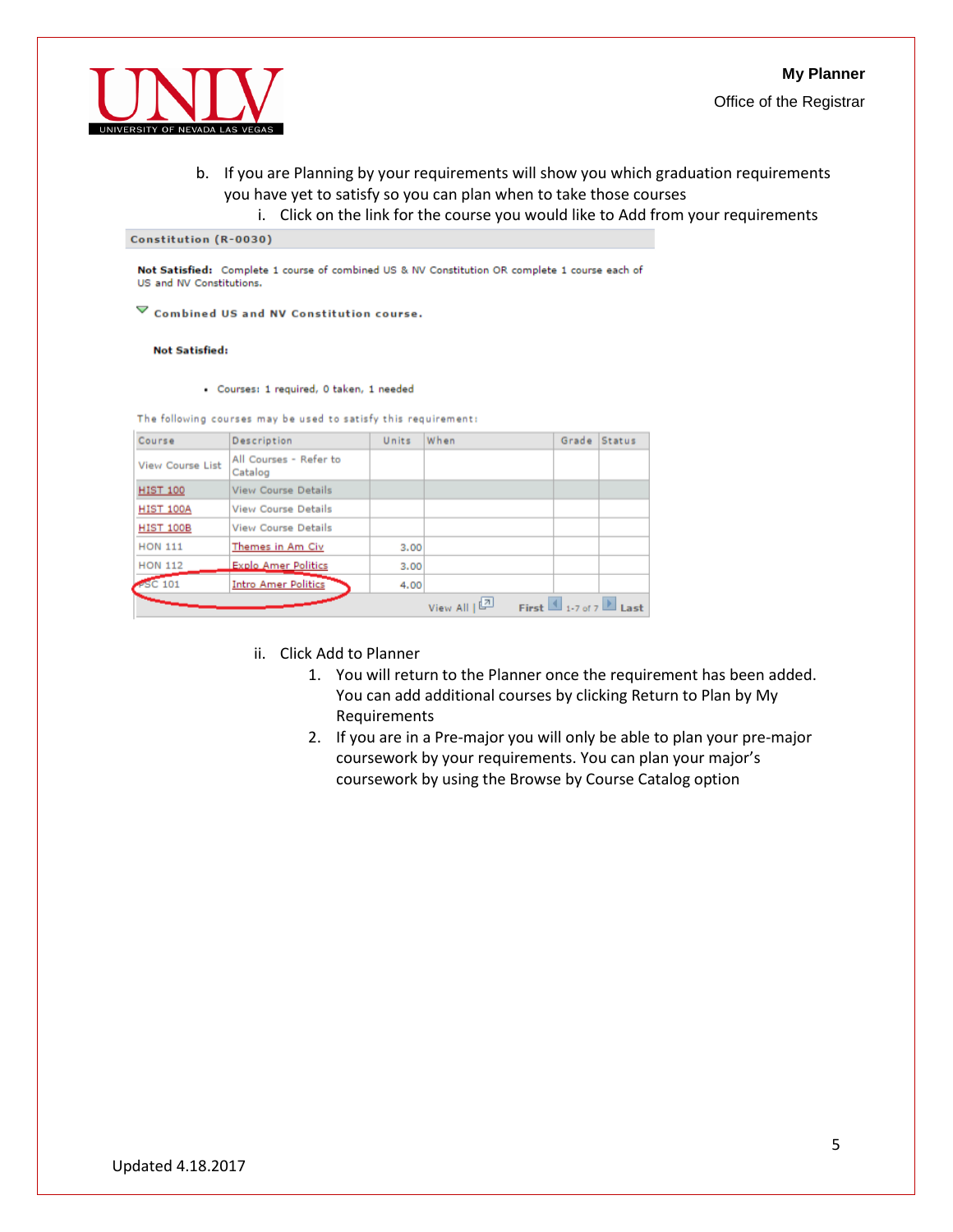

c. Your courses will be in the Planner as Unassigned. Select a course to move it to a semester

**My Planner** 

|                               | Add courses to Planner using: | <b>BROWSE COURSE CATALOG</b>                                                                     |        |                                                                                                                                                             | <b>PLAN BY MY REQUIREMENTS</b>     |                   |
|-------------------------------|-------------------------------|--------------------------------------------------------------------------------------------------|--------|-------------------------------------------------------------------------------------------------------------------------------------------------------------|------------------------------------|-------------------|
|                               |                               |                                                                                                  |        | Delete all courses in Planner:                                                                                                                              |                                    | <b>DELETE ALL</b> |
| ▽                             | <b>Unassigned Courses</b>     |                                                                                                  |        |                                                                                                                                                             |                                    |                   |
|                               | Select Course                 | <b>Description</b>                                                                               | Prereq | <b>Units</b>                                                                                                                                                | <b>Typically</b><br><b>Offered</b> | <b>Delete</b>     |
| ✔                             | <b>ENG 101</b>                | Composition I                                                                                    | ves    | 3.00                                                                                                                                                        |                                    | 俞                 |
|                               | <b>MATH 124</b>               | College Algebra                                                                                  | yes    | 3.00                                                                                                                                                        |                                    | 氚                 |
| ✔                             | <b>PHIL 101</b>               | Intro to Philosophy                                                                              |        | 3.00                                                                                                                                                        |                                    | 俞                 |
| ▄                             | <b>Pr IL 102</b>              | Crit Thinking & Reasoning                                                                        |        | 3.00                                                                                                                                                        |                                    | 俞                 |
| □                             | <b>PHIL 105</b>               | Evid & Indctv Reasn                                                                              |        | 3.00                                                                                                                                                        |                                    | 侖                 |
|                               |                               | Move selected courses to Term                                                                    |        |                                                                                                                                                             |                                    | ▼<br>move         |
| Search Plan<br>go to $\ldots$ | Enroll                        | <b>My Academics</b><br>My Planner Shopping Cart Course History<br>$\mathbf{v}$ $\langle \rangle$ |        | 2017 Fall<br>2017 Spring<br>2017 Summer<br>2018 Fall<br>2018 Spring<br>2018 Summer<br>2019 Fall<br>2019 Spring<br>2019 Summer<br>2020 Spring<br>2020 Summer |                                    |                   |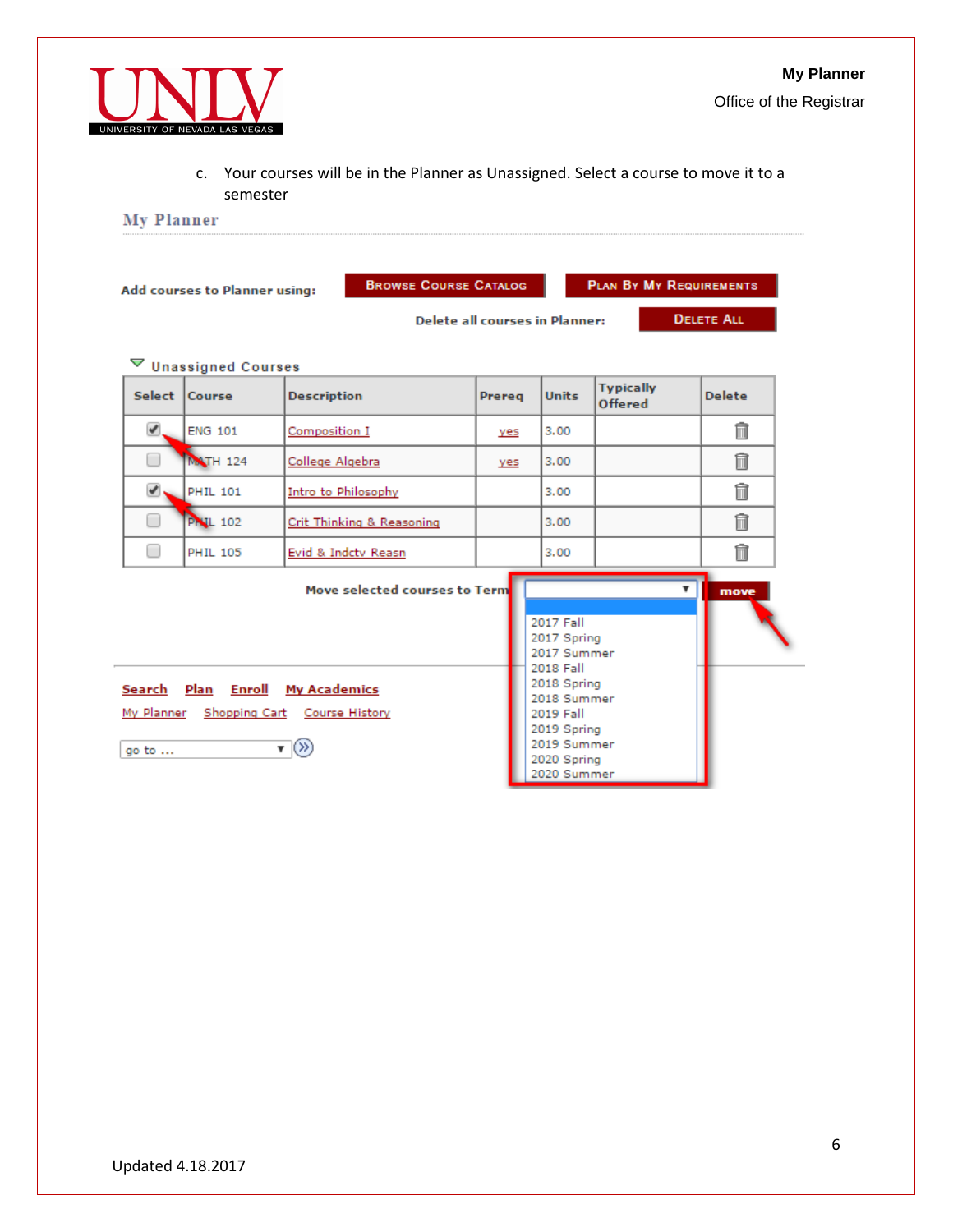

d. Once you move the courses they will display under the term you selected. Continue assigning your Planned courses to each term until they are all assigned

# **My Planner**

| <b>PLAN BY MY REQUIREMENTS</b><br><b>BROWSE COURSE CATALOG</b><br>Add courses to Planner using:<br><b>DELETE ALL</b><br>Delete all courses in Planner: |                                            |                           |        |              |                                    |               |  |  |  |
|--------------------------------------------------------------------------------------------------------------------------------------------------------|--------------------------------------------|---------------------------|--------|--------------|------------------------------------|---------------|--|--|--|
| ENG 101, PHIL 101 have been moved to 2017 Fall.                                                                                                        |                                            |                           |        |              |                                    |               |  |  |  |
| ▽                                                                                                                                                      | <b>Unassigned Courses</b>                  |                           |        |              |                                    |               |  |  |  |
|                                                                                                                                                        | Select Course                              | <b>Description</b>        | Prereg | <b>Units</b> | <b>Typically</b><br><b>Offered</b> | <b>Delete</b> |  |  |  |
| ✔                                                                                                                                                      | <b>MATH 124</b>                            | College Algebra           | yes    | 3.00         |                                    | m             |  |  |  |
| □                                                                                                                                                      | <b>Pr L 102</b>                            | Crit Thinking & Reasoning |        | 3.00         |                                    | 俞             |  |  |  |
| ┓                                                                                                                                                      | <b>PHIL 105</b>                            | Evid & Indctv Reasn       |        | 3.00         |                                    | 侖             |  |  |  |
| Move selected courses to Term<br>move                                                                                                                  |                                            |                           |        |              |                                    |               |  |  |  |
| ▽<br><b>2017 Fall</b>                                                                                                                                  |                                            |                           |        |              |                                    |               |  |  |  |
| <b>Select</b>                                                                                                                                          | Course                                     | <b>Description</b>        | Prereg | <b>Units</b> | <b>Typically</b><br>Offered        | <b>Delete</b> |  |  |  |
| □                                                                                                                                                      | <b>ENG 101</b>                             | Composition I             | yes    | 3.00         |                                    | 俞             |  |  |  |
| ▅                                                                                                                                                      | <b>PHIL 101</b>                            | Intro to Philosophy       |        | 3.00         |                                    | 侖             |  |  |  |
|                                                                                                                                                        | Move selected courses to Term<br>▼<br>move |                           |        |              |                                    |               |  |  |  |